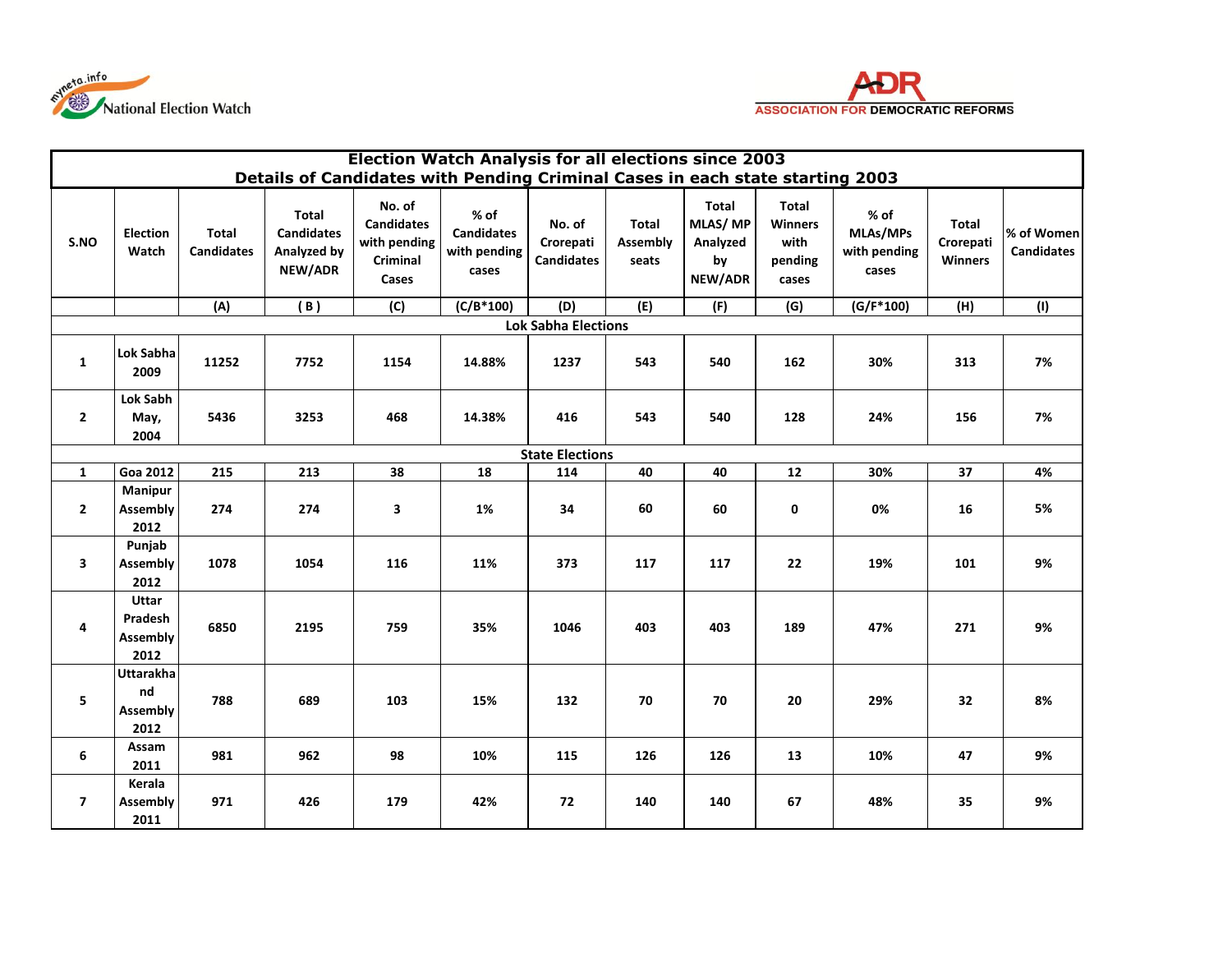| S.NO | <b>Election</b><br>Watch                  | Total<br><b>Candidates</b> | Total<br><b>Candidates</b><br>Analyzed by<br>NEW/ADR | No. of<br><b>Candidates</b><br>with pending<br>Criminal<br>Cases | % of<br><b>Candidates</b><br>with pending<br>cases | No. of<br>Crorepati<br><b>Candidates</b> | Total<br>Assembly<br>seats | Total<br>MLAS/MP<br>Analyzed<br>by<br>NEW/ADR | <b>Total</b><br><b>Winners</b><br>with<br>pending<br>cases | $%$ of<br>MLAs/MPs<br>with pending<br>cases | Total<br>Crorepati<br>Winners | % of Women<br><b>Candidates</b> |
|------|-------------------------------------------|----------------------------|------------------------------------------------------|------------------------------------------------------------------|----------------------------------------------------|------------------------------------------|----------------------------|-----------------------------------------------|------------------------------------------------------------|---------------------------------------------|-------------------------------|---------------------------------|
| 8    | Puducher<br>ry<br>Assembly<br>2011        | 187                        | 188                                                  | 26                                                               | 14%                                                | 49                                       | 30                         | 30                                            | 10                                                         | 33%                                         | 19                            | 3%                              |
| 9    | Tamilnad<br>u<br>Assembly<br>2011         | 2748                       | 738                                                  | 143                                                              | 19%                                                | 280                                      | 234                        | 234                                           | 70                                                         | 30%                                         | 120                           | 5%                              |
| 10   | West<br>Bengal<br>Assembly<br>2011        | 1792                       | 1308                                                 | 275                                                              | 21%                                                | 72                                       | 294                        | 294                                           | 102                                                        | 35%                                         | 47                            | 10%                             |
| 11   | <b>Bihar</b><br>2010                      | 3523                       | 2211                                                 | 788                                                              | 35.63%                                             | 223                                      | 243                        | 239                                           | 139                                                        | 58%                                         | 48                            | 9%                              |
| 12   | Arunachal<br>Pradesh<br>2009              | 157                        | 157                                                  | 6                                                                | 3.82%                                              | 157                                      | 60                         | 60                                            | 3                                                          | 5%                                          | 35                            | 6%                              |
| 13   | Haryana<br>2009                           | 1222                       | 833                                                  | 89                                                               | 10.68%                                             | 328                                      | 90                         | 88                                            | 15                                                         | 17%                                         | 64                            | 6%                              |
| 14   | Jharkhan<br>d 2009                        | 1491                       | 1008                                                 | 326                                                              | 32.34%                                             | 74                                       | 81                         | 80                                            | 58                                                         | 73%                                         | 21                            | 7%                              |
| 15   | <b>Maharast</b><br>ra<br>Assembly<br>2009 | 3565                       | 3530                                                 | 853                                                              | 24%                                                | 620                                      | 288                        | 287                                           | 146                                                        | 51%                                         | 186                           | 6%                              |
| 16   | Orissa<br>Assembly<br>2009                | 1288                       | 1286                                                 | 297                                                              | 23%                                                | 92                                       | 147                        | 146                                           | 47                                                         | 32%                                         | 33                            | 10%                             |
| 17   | Sikkim<br>Assembly<br>2009                | 167                        | 167                                                  | 23                                                               | 14%                                                | 39                                       | $\overline{7}$             | 32                                            | $\mathbf{1}$                                               | 3%                                          | 18                            | 10%                             |
| 18   | Andhra<br>Pradesh<br>2009                 | 3655                       | 2466                                                 | 303                                                              | 12%                                                | 452                                      | 294                        | 275                                           | 71                                                         | 26%                                         | 152                           | 8%                              |
| 19   | <b>Chhattisg</b><br>arh 2008              | 1066                       | 235                                                  | 27                                                               | 11.48%                                             | 50                                       | 90                         | 87                                            | 9                                                          | 10%                                         | 26                            | 9%                              |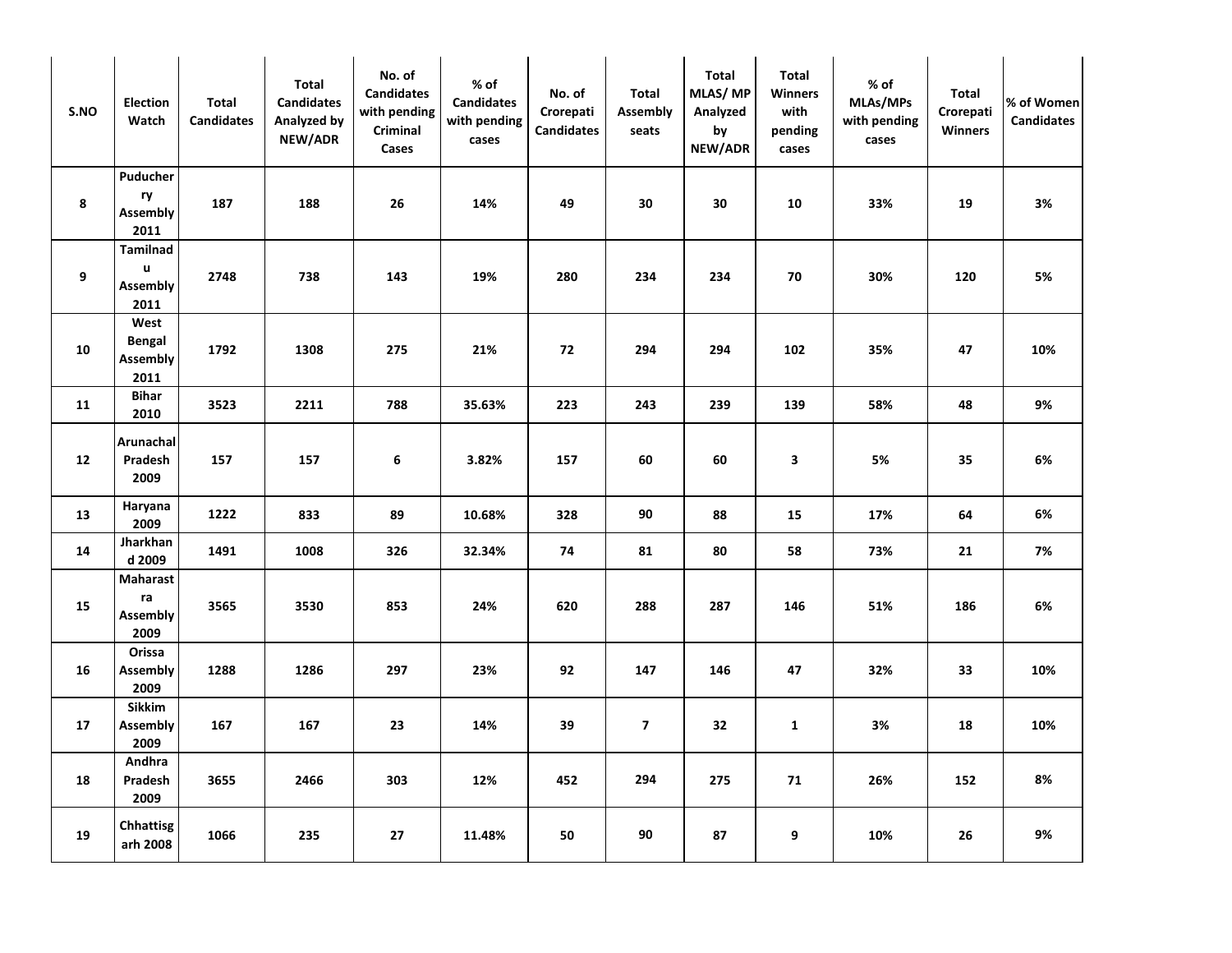| S.NO | <b>Election</b><br>Watch                 | Total<br><b>Candidates</b> | Total<br><b>Candidates</b><br>Analyzed by<br>NEW/ADR | No. of<br><b>Candidates</b><br>with pending<br>Criminal<br>Cases | % of<br><b>Candidates</b><br>with pending<br>cases | No. of<br>Crorepati<br><b>Candidates</b> | Total<br>Assembly<br>seats | Total<br>MLAS/MP<br>Analyzed<br>by<br>NEW/ADR | <b>Total</b><br>Winners<br>with<br>pending<br>cases | $%$ of<br>MLAs/MPs<br>with pending<br>cases | Total<br>Crorepati<br>Winners | % of Women<br><b>Candidates</b> |
|------|------------------------------------------|----------------------------|------------------------------------------------------|------------------------------------------------------------------|----------------------------------------------------|------------------------------------------|----------------------------|-----------------------------------------------|-----------------------------------------------------|---------------------------------------------|-------------------------------|---------------------------------|
| 20   | Delhi<br>Assembly<br>2008                | 875                        | 317                                                  | 74                                                               | 23.34%                                             | 317                                      | 69                         | 62                                            | 30                                                  | 48%                                         | 40                            | 9%                              |
| 21   | Jammu &<br>Kashmir<br>2008               | 1354                       | 1039                                                 | 45                                                               | 4.33%                                              | 158                                      | 87                         | 85                                            | $\overline{\mathbf{z}}$                             | 8%                                          | 27                            | 5%                              |
| 22   | Karnatak<br>a 2008                       | 2242                       | 230                                                  | 46                                                               | 20.00%                                             | 131                                      | 224                        | 191                                           | 38                                                  | 20%                                         | 117                           | 5%                              |
| 23   | Madhya<br>Pradesh<br>2008                | 3179                       | 459                                                  | 138                                                              | 30%                                                | 158                                      | 230                        | 225                                           | 61                                                  | 27%                                         | 88                            | 7%                              |
| 24   | <b>Meghalay</b><br>a<br>Assembly<br>2008 | 338                        | 233                                                  | $\overline{2}$                                                   | 1%                                                 | 23                                       | 59                         | 57                                            | $\mathbf{1}$                                        | 2%                                          | 13                            | 6%                              |
| 25   | Mizoram<br>Assembly<br>2008              | 206                        | 203                                                  | 6                                                                | 3%                                                 | 39                                       | 40                         | 39                                            | 4                                                   | 10%                                         | 13                            | 4%                              |
| 26   | Nagaland<br>Assembly<br>2008             | 218                        | 100                                                  | 0                                                                | 0%                                                 | 30                                       | 60                         | 60                                            | 0                                                   | 0%                                          | 23                            | 2%                              |
| 27   | Rajasthan<br>Assembly<br>2008            | 2194                       | 397                                                  | 56                                                               | 14%                                                | 165                                      | 200                        | 199                                           | 30                                                  | 15%                                         | 87                            | 7%                              |
| 28   | <b>Tripura</b><br>Assembly<br>2008       | 313                        | 304                                                  | 8                                                                | 3%                                                 | 6                                        | 60                         | 60                                            | 3                                                   | 5%                                          | 3                             | 10%                             |
| 29   | Goa 2007                                 | 202                        | 164                                                  | 30                                                               | 18.29%                                             | 67                                       | 40                         | 40                                            | 9                                                   | 23%                                         | ${\bf 22}$                    | 7%                              |
| 30   | Gujarat<br>2007                          | 1268                       | 544                                                  | 124                                                              | 22.79%                                             | 117                                      | 182                        | 181                                           | 45                                                  | 25%                                         | 54                            | 7%                              |
| 31   | Himachal<br>2007                         | 336                        | 328                                                  | 63                                                               | 19.20%                                             | 54                                       | 68                         | 66                                            | 28                                                  | 42%                                         | 20                            | 7%                              |
| 32   | <b>Manipur</b><br>Assembly<br>2007       | 308                        | 304                                                  | 5                                                                | 2%                                                 | $\mathbf{2}$                             | 60                         | 60                                            | $\mathbf{1}$                                        | 2%                                          | $\mathbf{1}$                  | 4%                              |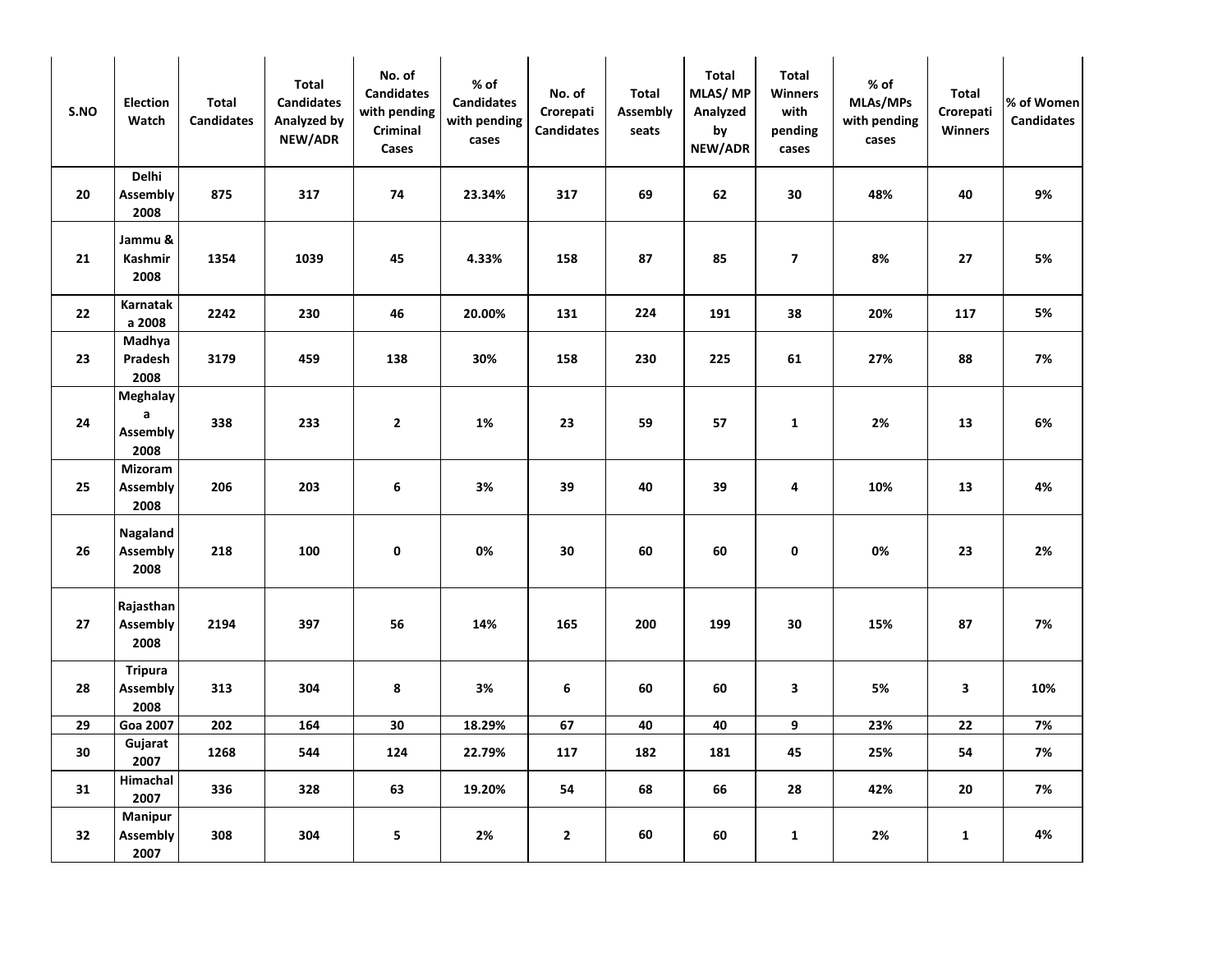| S.NO | <b>Election</b><br>Watch                     | Total<br><b>Candidates</b> | Total<br><b>Candidates</b><br>Analyzed by<br>NEW/ADR | No. of<br><b>Candidates</b><br>with pending<br>Criminal<br>Cases | % of<br><b>Candidates</b><br>with pending<br>cases | No. of<br>Crorepati<br><b>Candidates</b> | Total<br><b>Assembly</b><br>seats | Total<br>MLAS/MP<br>Analyzed<br>by<br>NEW/ADR | <b>Total</b><br>Winners<br>with<br>pending<br>cases | $%$ of<br>MLAs/MPs<br>with pending<br>cases | Total<br>Crorepati<br>Winners | % of Women<br><b>Candidates</b> |
|------|----------------------------------------------|----------------------------|------------------------------------------------------|------------------------------------------------------------------|----------------------------------------------------|------------------------------------------|-----------------------------------|-----------------------------------------------|-----------------------------------------------------|---------------------------------------------|-------------------------------|---------------------------------|
| 33   | Punjab<br>Assembly<br>2007                   | 1055                       | 515                                                  | 69                                                               | 13%                                                | 185                                      | 117                               | 117                                           | 21                                                  | 18%                                         | 77                            | 5%                              |
| 34   | Uttar<br>Pradesh<br><b>Assembly</b><br>2007  | 6086                       | 1809                                                 | 495                                                              | 27%                                                | 391                                      | 403                               | 403                                           | 140                                                 | 35%                                         | 124                           | 6%                              |
| 35   | <b>Uttarakha</b><br>nd<br>Assembly<br>2007   | 806                        | 253                                                  | 46                                                               | 18%                                                | 28                                       | 70                                | 70                                            | 17                                                  | 24%                                         | 11                            | 7%                              |
| 36   | West<br>Bengal<br><b>Assembly</b><br>2006    | 1654                       | 571                                                  | 133                                                              | 23%                                                | 14                                       | 294                               | 283                                           | 45                                                  | 16%                                         | $\overline{\mathbf{z}}$       | 8%                              |
| 37   | Kerala<br>2006                               | 931                        | 279                                                  | 125                                                              | 44.80%                                             | 20                                       | 140                               | 140                                           | 69                                                  | 49%                                         | 8                             | 8%                              |
| 38   | Assam<br><b>Assembly</b><br>Election<br>2006 | 997                        | 251                                                  | 16                                                               | 6.37%                                              | 22                                       | 126                               | 126                                           | $\overline{\mathbf{z}}$                             | 6%                                          | 16                            | 7%                              |
| 39   | Puducher<br>ry<br>Assembly<br>2006           | 218                        | 148                                                  | 15                                                               | 10%                                                | 17                                       | 30                                | 30                                            | 6                                                   | 20%                                         | 9                             | 6%                              |
| 40   | <b>Bihar</b><br>2005                         | 2135                       | 918                                                  | 358                                                              | 38.99%                                             | 47                                       | 243                               | 233                                           | 117                                                 | 50%                                         | 8                             | 6%                              |
| 41   | Haryana<br>2005                              | 983                        | 179                                                  | 37                                                               | 20.67%                                             | 78                                       | 90                                | 90                                            | 28                                                  | 31%                                         | 47                            | 6%                              |
| 42   | Jharkhan<br>d 2005                           | 1390                       | 148                                                  | 61                                                               | 41.21%                                             | 9                                        | 81                                | 72                                            | 31                                                  | 43%                                         | $\mathbf{2}$                  | 5%                              |
| 43   | Arunachal<br>Pradesh<br>2004                 | 168                        | 114                                                  | 3                                                                | 2.63%                                              | 38                                       | 60                                | 60                                            | $\mathbf{3}$                                        | 5%                                          | 17                            | 5%                              |
| 44   | Maharash<br>tra 2004                         | 2678                       | 576                                                  | 251                                                              | 43.57%                                             | 182                                      | 288                               | 288                                           | 132                                                 | 46%                                         | 108                           | 6%                              |